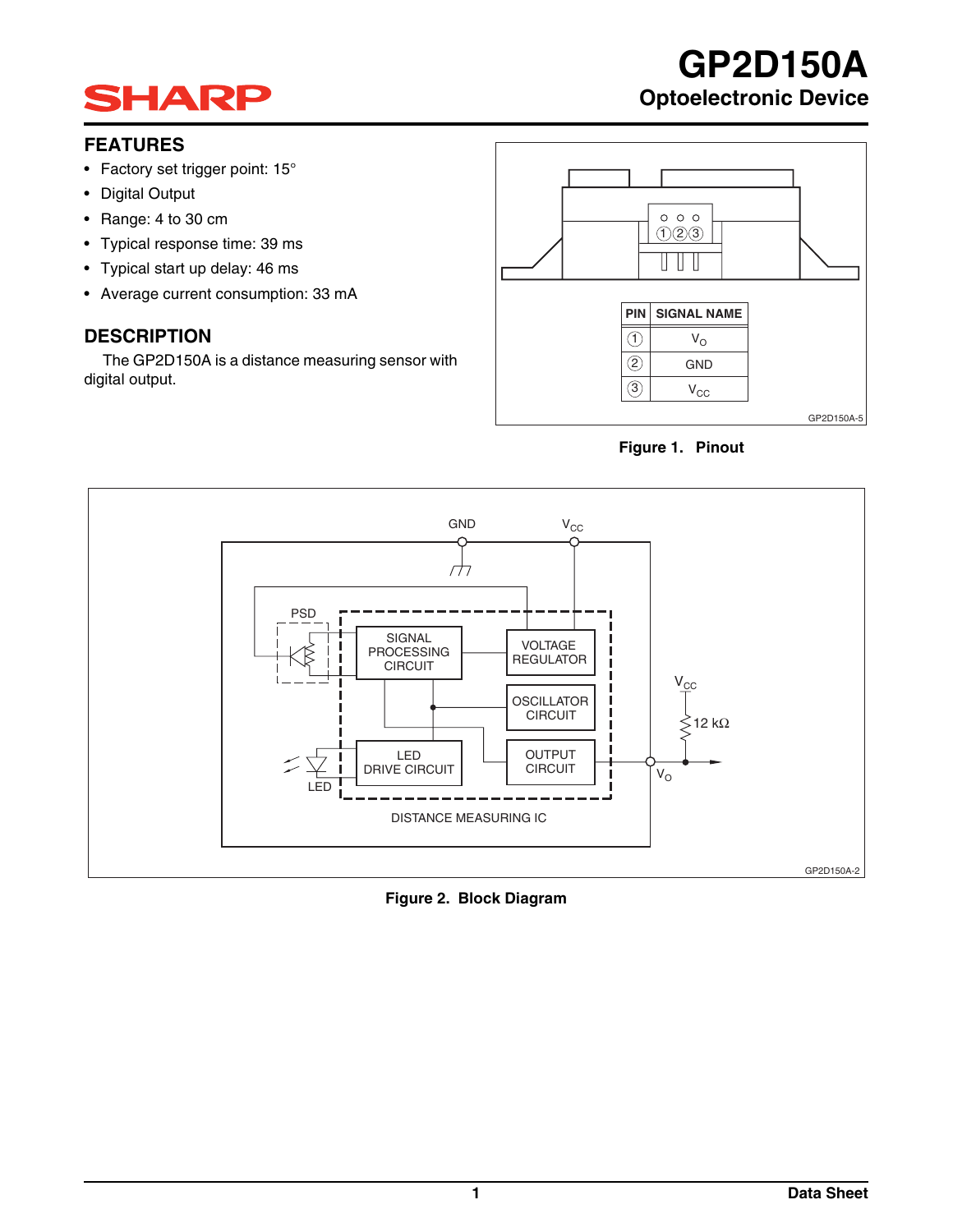## **ELECTRICAL SPECIFICATIONS**

## **Absolute Maximum Ratings**

Ta =  $25^{\circ}$ C, V<sub>CC</sub> = 5 VDC

| <b>PARAMETER</b>               | <b>SYMBOL</b>    | <b>RATING</b>                     | <b>UNIT</b> | <b>REMARKS</b>        |
|--------------------------------|------------------|-----------------------------------|-------------|-----------------------|
| <b>Supply Voltage</b>          | $\rm v_{\rm cc}$ | $-0.3$ to $+7.0$                  | v           |                       |
| <b>Output Terminal Voltage</b> | $V_{\rm O}$      | $-0.3$ to (V <sub>CC</sub> + 0.3) | v           | Open collector output |
| <b>Operating Temperature</b>   | Topr             | $-10$ to $+60$                    | $^{\circ}C$ |                       |
| Storage Temperature            | Tstg             | $-40$ to $+70$                    | $^{\circ}C$ |                       |

## **Operating Supply Voltage**

| <b>PARAMETER</b>         | SYMBOL   RATING   UNIT |            |  |  |
|--------------------------|------------------------|------------|--|--|
| Operating Supply Voltage | Vcc                    | 4.5 to 5.5 |  |  |

## **Electro-optical Characteristics**

Ta =  $25^{\circ}$ C, V<sub>CC</sub> = 5 VDC

| <b>PARAMETER</b>                          | <b>SYMBOL</b> | <b>CONDITIONS</b>            | MIN.          | TYP. | MAX. | <b>UNIT</b> | <b>NOTES</b> |
|-------------------------------------------|---------------|------------------------------|---------------|------|------|-------------|--------------|
| <b>Measuring Distance Range</b>           | ΛL            |                              | 3             |      | 30   | cm          | 1, 3         |
| <b>Output Terminal Voltage</b>            | $V_{OH}$      | Output voltage at high level | $V_{CC}$ -0.3 |      |      | v           |              |
|                                           | $V_{OL}$      | Output voltage at low level  |               |      | 0.6  | v           |              |
| <b>Output Distance</b><br>Characteristics | $V_{\rm O}$   |                              | 12.5          | 15   | 17.5 | cm          | 1, 2, 4      |
| <b>Average Supply Current</b>             | Iсс           |                              |               | 33   | 50   | mA          |              |

### **NOTES:**

1. Measurements made with Kodak R-27 Gray Card, using the white side, (90% reflectivity).

2. Each device is factory set for output switching at  $L = 15$  cm  $\pm 2.5$  cm.

3. Distance measuring range of the sensor optics.

4. Output switching has hysteresis. The distance specified by  $V_O$  is the distance at which the output switches from LOW to HIGH.

5.  $L =$  Distance to reflective object.



**Figure 3. Timing Diagram**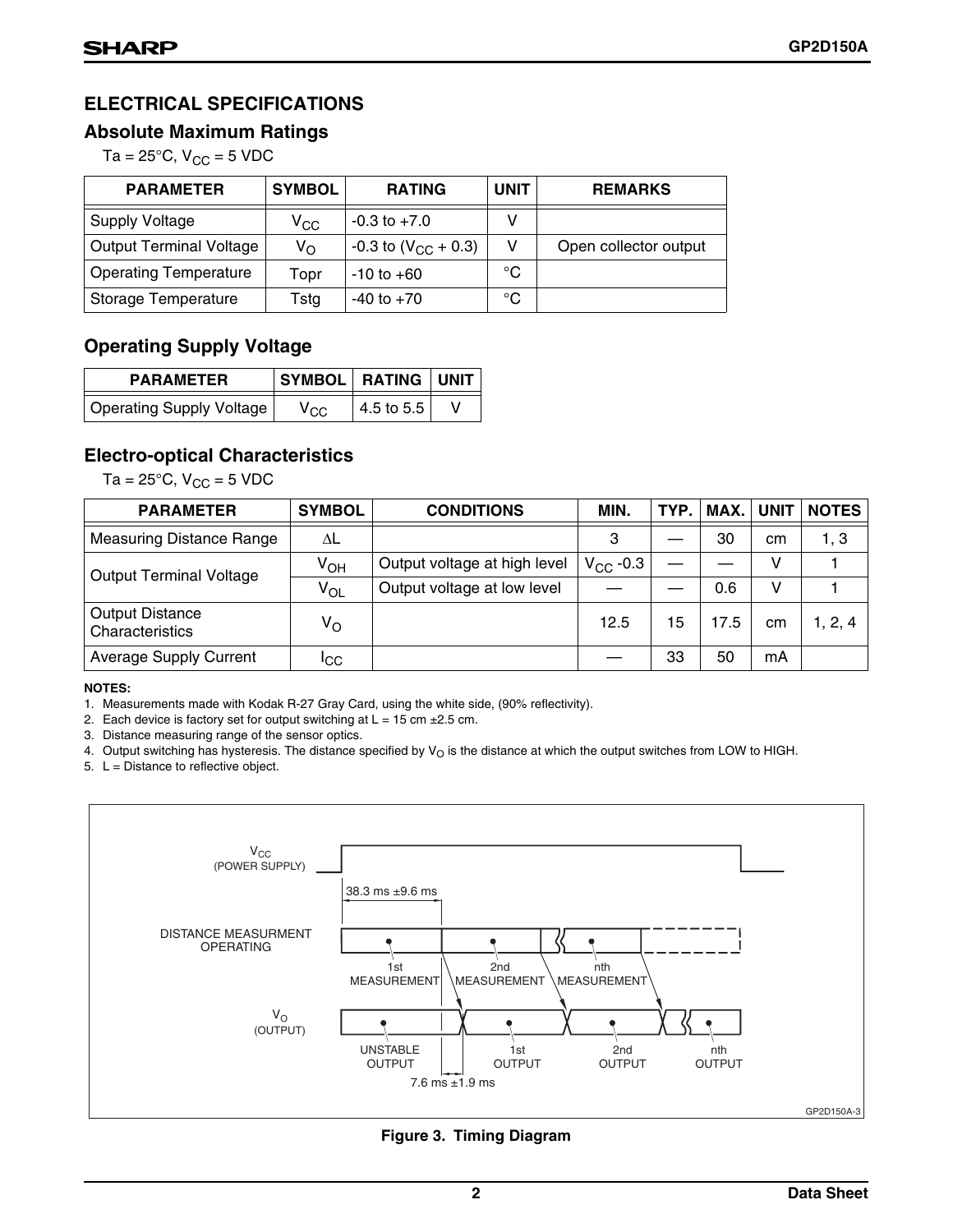## **REALIABILITY**

The reliability of requirements of this device are listed in Table 1.

| <b>TEST ITEMS</b>                             | <b>TEST CONDITIONS</b>                                                             | <b>FAILURE</b><br><b>JUDGEMENT</b><br><b>CRITERIA</b> | SAMPLES (n),<br><b>DEFECTIVE (C)</b> |  |
|-----------------------------------------------|------------------------------------------------------------------------------------|-------------------------------------------------------|--------------------------------------|--|
| <b>Temperature Cycling</b>                    | One cycle -40°C (30 min.) to +70°C in 30 minutes, re-<br>peated 25 times           |                                                       | $n = 11, C = 0$                      |  |
| High Temperature and<br>High Humidity Storage | $+40^{\circ}$ C, 90% RH, 500h                                                      |                                                       | $n = 11, C = 0$                      |  |
| <b>High Temperature Storage</b>               | $+70^{\circ}$ C, 500h                                                              |                                                       | $n = 11, C = 0$                      |  |
| Low Temperature Storage                       | $-40^{\circ}$ C, 500h                                                              | Initial $\times$ 0.8 > V <sub>O</sub>                 | $n = 11, C = 0$                      |  |
| Operational Life<br>(High Temperature)        | +60°C, $V_{CC}$ = 5 V, 500h                                                        | $V_{\Omega}$ > Initial $\times$ 1.2                   | $n = 11, C = 0$                      |  |
| Mechanical Shock                              | 100 m/s <sup>2</sup> , 6.0 ms<br>3 times/ $\pm X$ , $\pm Y$ , $\pm Z$ direction    |                                                       | $n = 6, C = 0$                       |  |
| Variable Frequency Vibration                  | 10-to-55-to-10 Hz in 1 minute<br>Amplitude: 1.5 mm<br>2h in each X, Y, Z direction |                                                       | $n = 6, C = 0$                       |  |

## **Table 1. Reliability**

#### **NOTES:**

1. Test conditions are according to Electro-optical Characteristics, shown on page 2.

2. At completion of the test, allow device to remain at nominal room temperature and humidity (non-condensing) for two hours.

3. Confidence level: 90%, Lot Tolerance Percent Defect (LTPD): 20% /40%.

## **INCOMING INSPECTION**

## **Inspection Lot**

Inspection shall be carried out per each delivery lot.

## **Inspection Method**

A single sampling plan, normal inspection level II based on ISO 2859 shall be adopted.

| <b>DEFECT</b> | <b>INSPECTION ITEM/TEST METHOD</b>                                                                                                                  | AQL (%) |
|---------------|-----------------------------------------------------------------------------------------------------------------------------------------------------|---------|
|               | Major Defect   Electro-optical characteristics defect                                                                                               | 0.4     |
|               | Minor Defect $\left  \begin{array}{l} \text{Defect to appearance or dimensions (crack, split, chip, scratch, } \\ \text{stain} \end{array} \right $ | 1.0     |

**NOTE:** Any one of these that affects the Electro-optical Characteristics shall be considered a defect.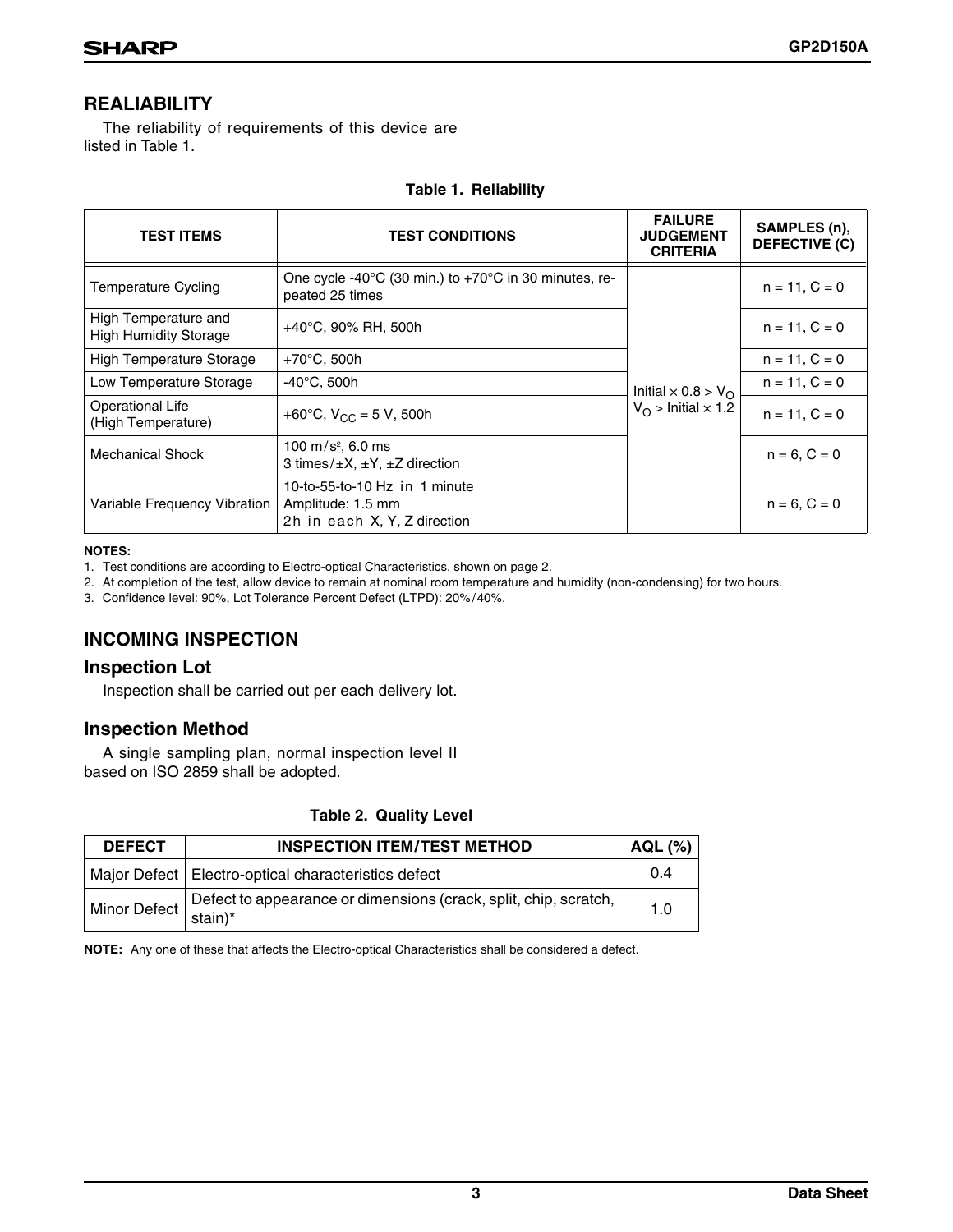

**Figure 4. GP2D150A Example of Output Distance Characteristics**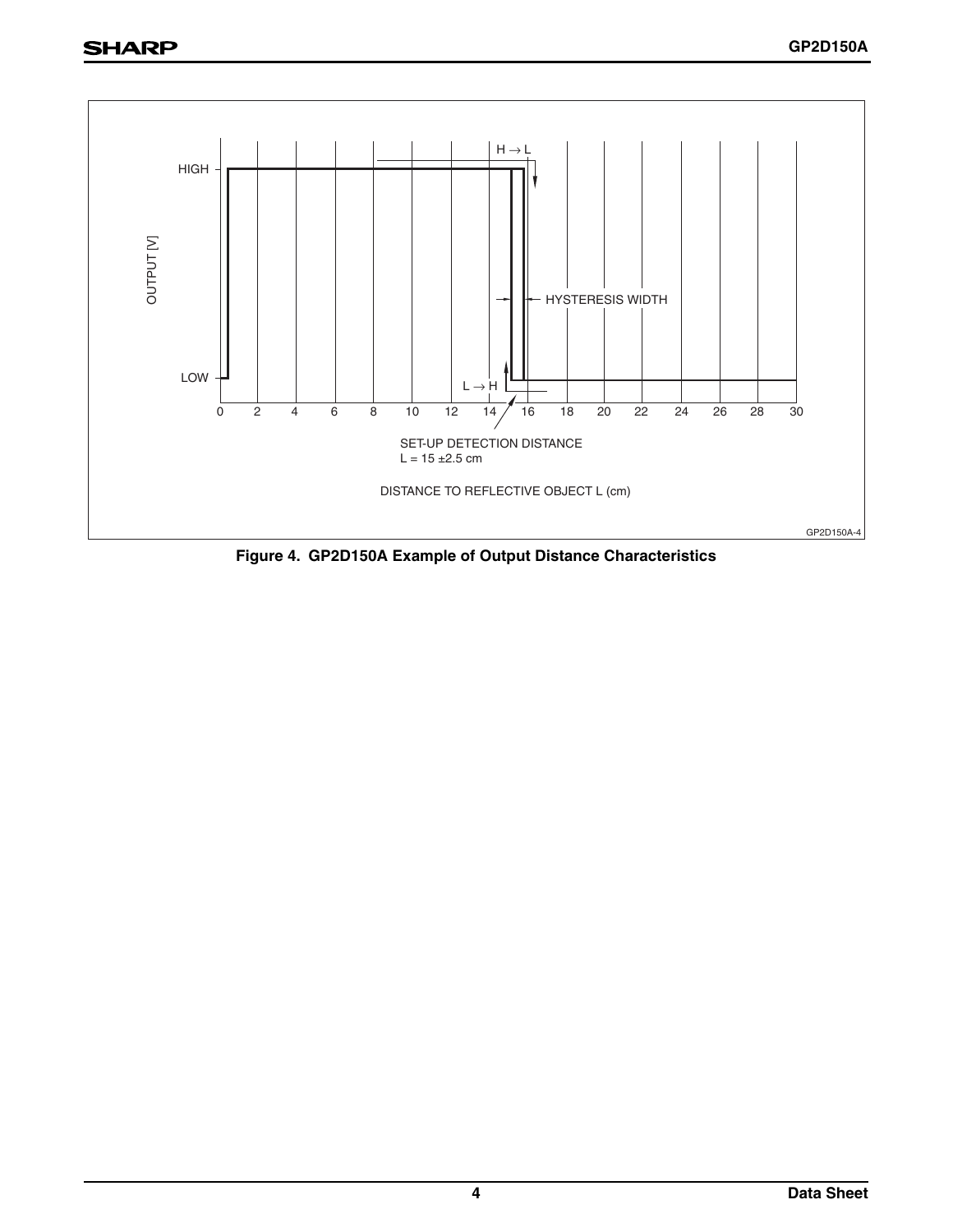## **PACKAGE SPECIFICATIONS**

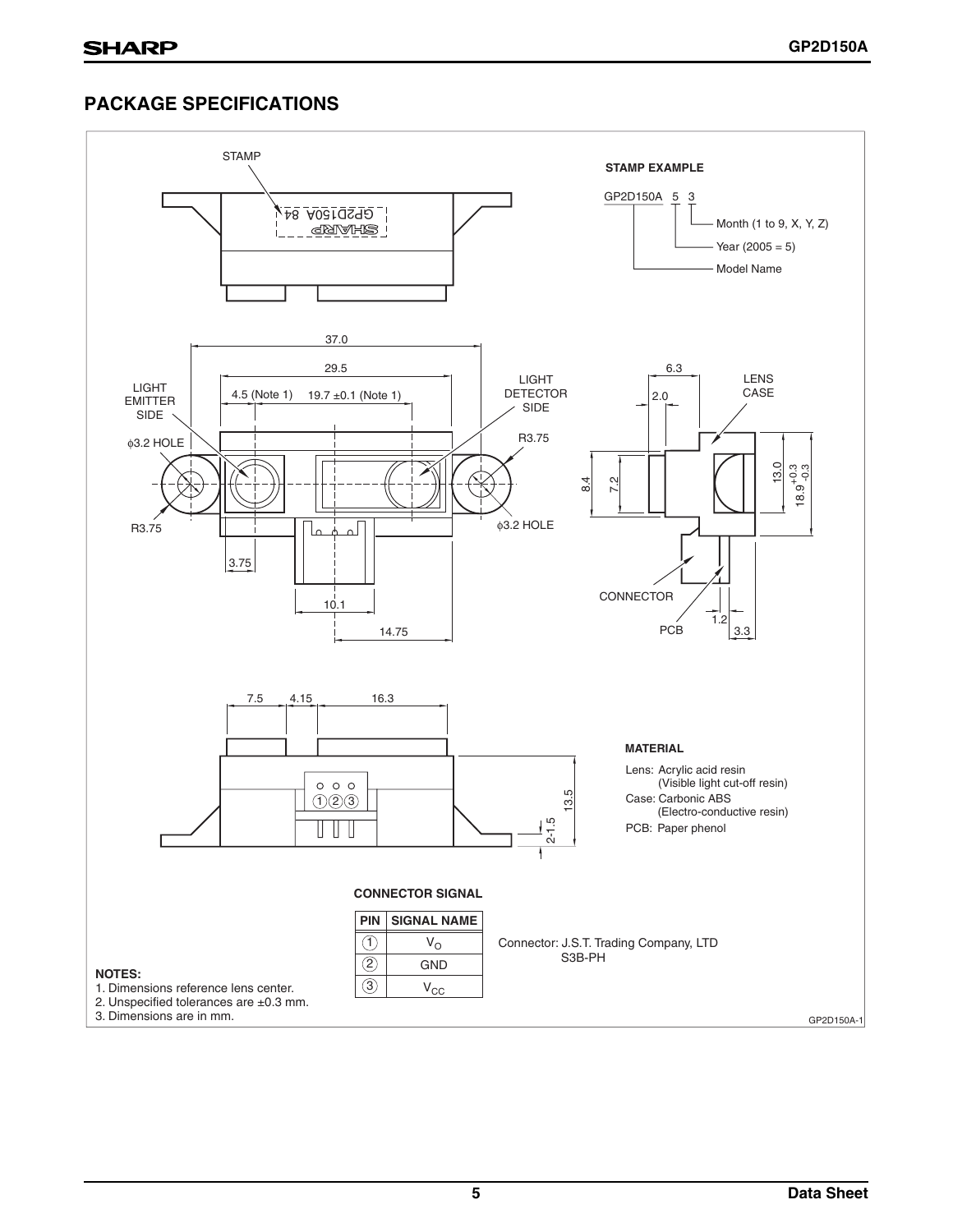## **PACKING SPECIFICATION**

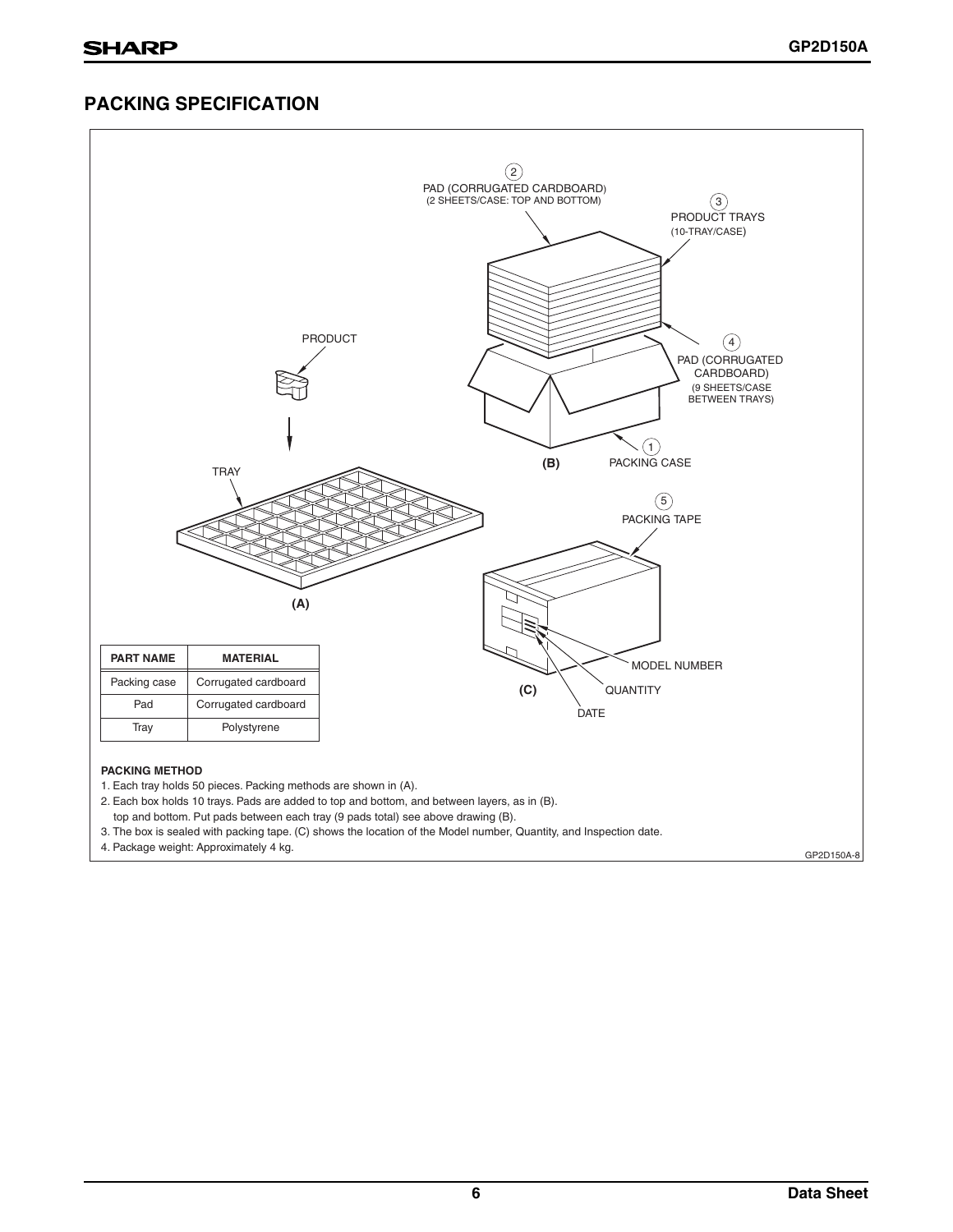## **NOTES**

- Keep the sensor lens clean. Dust, water, oil, and other contaminants can deteriorate the characteristics of this device. Applications should be designed to eliminate sources of lens contamination.
- When using a protective cover over the emitter and detector, ensure the cover efficiently transmits light throughout the wavelength range of the LED  $(\lambda = 850 \text{ nm} \pm 70 \text{ nm})$ . Both sides of the protective cover should be highly polished. Use of a protective cover may decrease the effective distance over which the sensor operates. Ensure that any cover does not negatively affect the operation over the intended application range.
- Objects in proximity to the sensor may cause reflections that can affect the operation of the sensor.
- Sources of high ambient light (the sun or strong artificial light) may affect measurement. For best results, the application should be designed to prevent interference from direct sunlight or artificial light.
- Using the sensor with a mirror can induce measurement errors. Often, changing the incident angle on the mirror can correct this problem.
- If a prominent boundary line exists in the surface being measured, it should be aligned vertically to avoid measurement error. See Figure 5 for further details.
- When measuring the distance to objects in motion, align the sensor so that the motion is in the horizontal direction instead of vertical. Figure 6 illustrates the preferred alignment.
- A 10  $\mu$ F (or larger) bypass capacitor between V<sub>CC</sub> and GND near the sensor is recommended.
- To clean the sensor, use a dry cloth. Use of any liquid to clean the device may result in decreased sensitivity or complete failure.
- Excessive mechanical stress can damage the internal sensor or lens.



**Figure 5. Proper Alignment to Surface Being Measured**



**Figure 6. Proper Alignment to Moving Surfaces**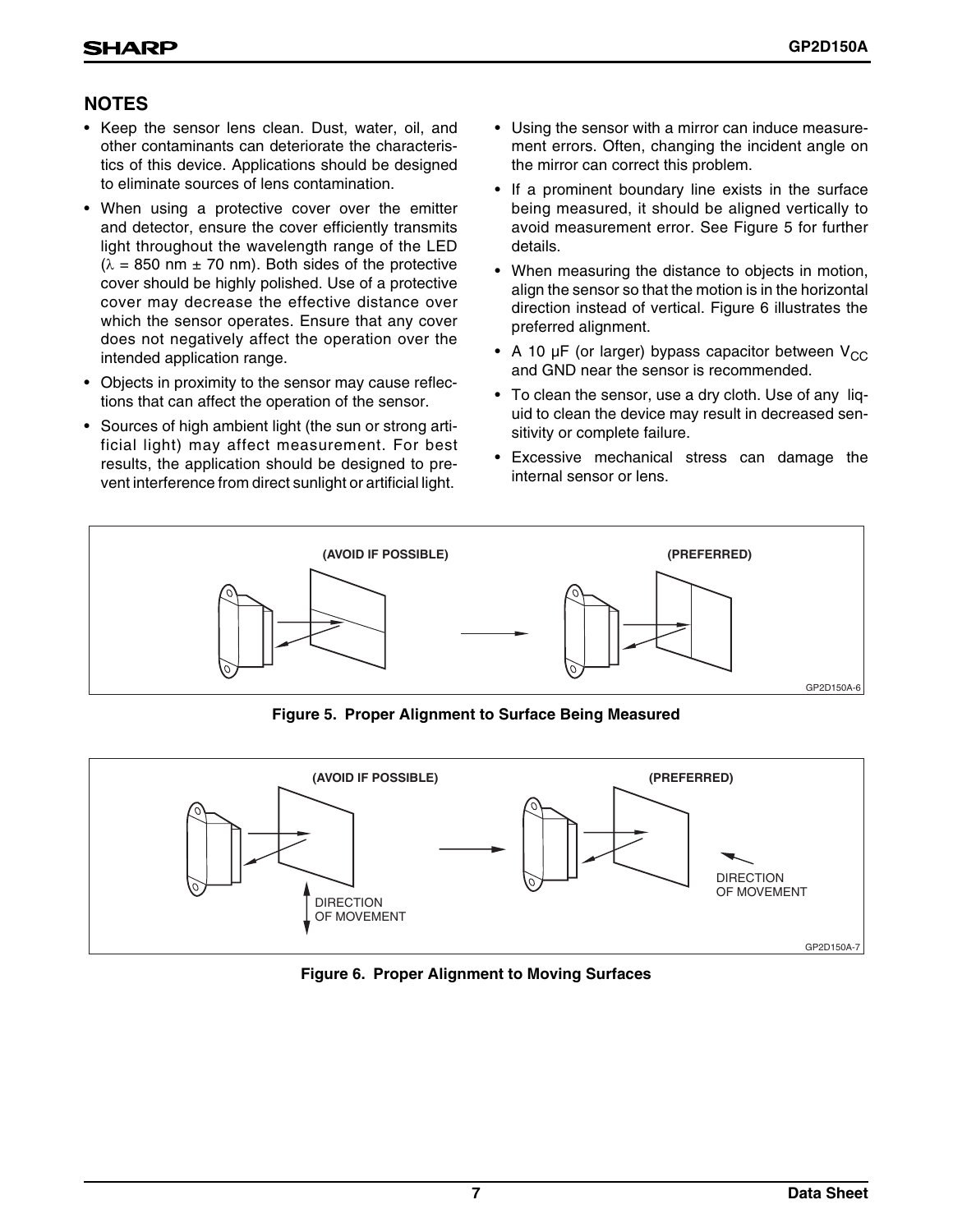## **NOTICE**

The circuit application examples in this publication are provided to explain representative applications of SHARP devices and are not intended to guarantee any circuit design or license any intellectual property right. SHARP takes no responsibility for any problems related to any intellectual property right of a third party resulting from the use of SHARP devices.

SHARP reserves the right to make changes in the specifications, characteristics, data, materials, structures and other contents described herein at any time without notice in order to improve design or reliability.

Contact SHARP in order to obtain the latest device specification sheets before using any SHARP device. Manufacturing locations are also subject to change without notice.

In the absence of confirmation by device specification sheets, SHARP takes no responsibility for any defects that occur in equipment using any SHARP devices shown in catalogs, data books, etc.

The devices listed in this publication are designed for standard applications for use in general electronic equipment. SHARP's devices shall not be used for or in connection with equipment that requires an extremely high level of reliability, such as military and aerospace applications, telecommunication equipment (trunk lines), nuclear power control equipment and medical or other life support equipment (e.g. Scuba). SHARP takes no responsibility for damage caused by improper use of device, which does not meet the conditions for use specified in the relevant specification sheet.

If the SHARP devices listed in the publication fall within the scope of strategic products described in the Foreign Exchange and Foreign Trade Law of Japan, it is necessary to obtain approval to export such SHARP devices.

This publication is the proprietary product of SHARP and is copyrighted, with all rights reserved. Under the copyright laws, no part of this publication may be reproduced or transmitted in any form or by any means, electronic or mechanical for any purpose, in whole or in part, without the express written permission of SHARP. Express written permission is also required before any use of this publication may be made by a third party.

Contact and consult with a SHARP representative if there are any questions about the contents of this publication.